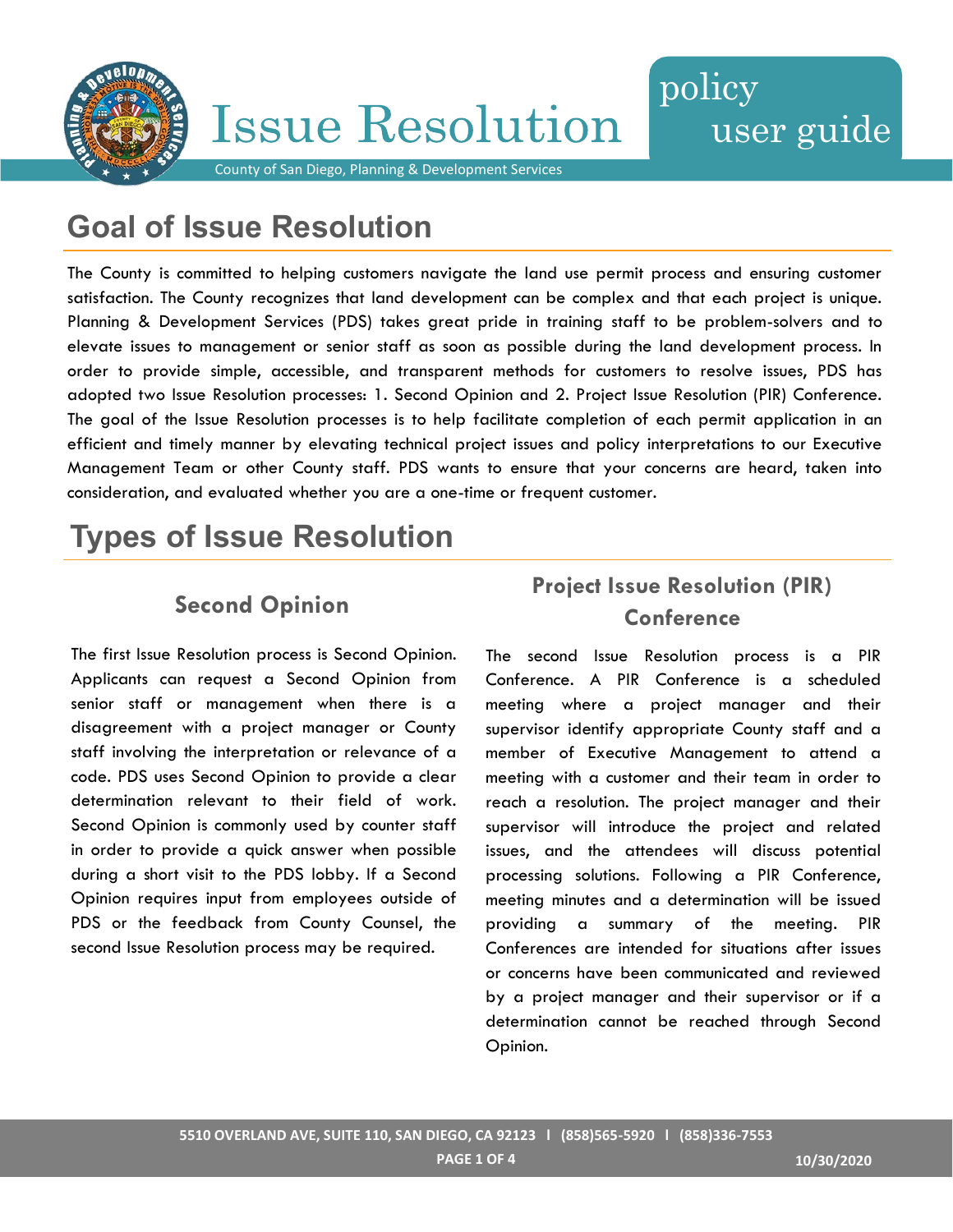

### **PIR Conference Guide**

**How do I schedule a PIR Conference?**

In the event that a PIR Conference is requested, a copy of a completed Project Issue Resolution Conference Request Form must be submitted to the assigned project manager. Once a completed form has been submitted, the project manager will determine the appropriate staff to attend the meeting.



**Who attends the PIR Conference?**

Depending on the issues discussed during PIR Conferences, different attendees may be required to attend. Below is a list of potential attendees:

- Project Manager / Project Contact
- Senior Staff (Planning Manager, Senior Civil Engineer, Divisional Chief)
- Executive Management
- Outside Department County staff
- County Counsel
- Members of the applicant teams

If the applicant wishes to bring an attorney or legal counsel, a representative from County Counsel is required to attend the meeting. In some circumstances it is beneficial to have County Counsel attend a PIR Conference in order to assist with interpretations of a code. County Counsel may also assist in reaching a determination.

click here

user guide

#### **Timing of the PIR Conference**

When a PIR Conference is requested, County staff will schedule it as soon as possible. On average, a PIR Conference can be scheduled in two weeks, however, some may take several weeks to schedule depending on the complexity of the issue or the involvement of other County Departments. County staff will evaluate if alternative employees can attend a PIR Conference if other staff cannot attend due to scheduling conflicts. In some circumstances and to ensure efficient processing, a request for a PIR Conference will be placed on the agenda of an internal Executive Management meeting and a PIR determination may result following the briefing.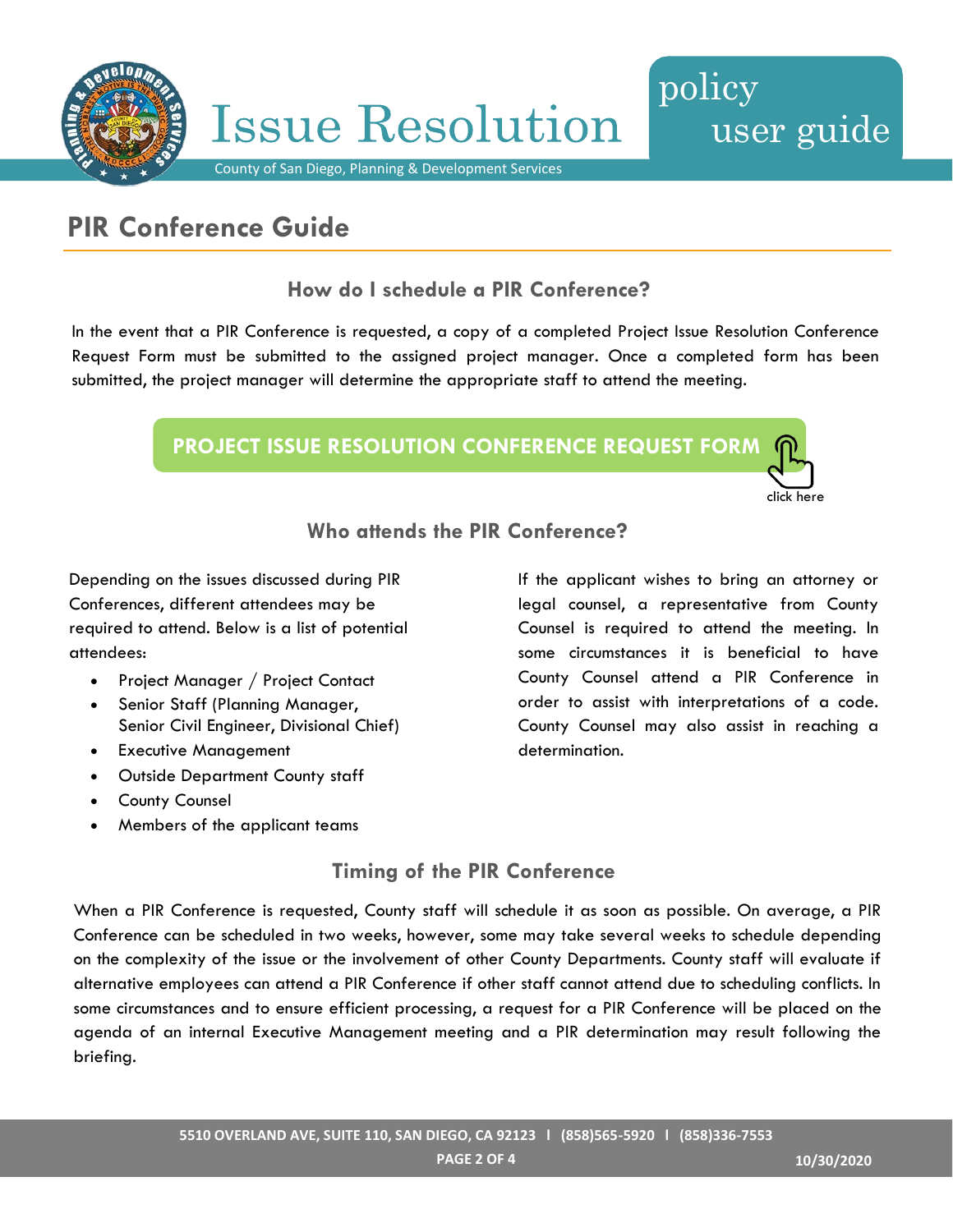

# **Issue Resolution**



County of San Diego, Planning & Development Services

#### **Decision and Outcome**

Following a PIR Conference, the project manager or primary County staff contact will prepare meeting minutes and a determination consistent with what was discussed during the PIR Conference. The meeting minutes and determination will be sent out to the customer following review by senior staff or County Counsel when necessary. If new information or action items following a meeting require the need for a follow-up PIR Conference or a senior staff review, the project manager or primary County staff contact will coordinate with the customer. Please note that determinations cannot be appealed and are not bound to any County decision-making body such as the Director of PDS, Zoning Administrator, Planning Commission, or the Board of Supervisors.



### **Project Applicability, Eligibility, and Expectations**

The Issue Resolution processes are for customers of PDS when there are disagreements over interpretations of a particular code or general project-related processing requirements. PDS is a co-authorizer of various types of permits subject to state regulations and requirements. The Issue Resolution process is not intended to make determinations related to state regulations or other agency/jurisdictional requirements.

The Issue Resolution processes do not apply to the following situations or stakeholders as there are separate appeal processes to address concerns:

- Reconsideration of final decisions (including appeals) or recommendations made by the Director of PDS or any other formal County of San Diego decision-making body.
- Replacement of any other appeal mechanisms, such as California Environmental Quality Act (CEQA) determinations or administrative appeals.
- Opponents of a project.
- Code Compliance case citations and warnings.